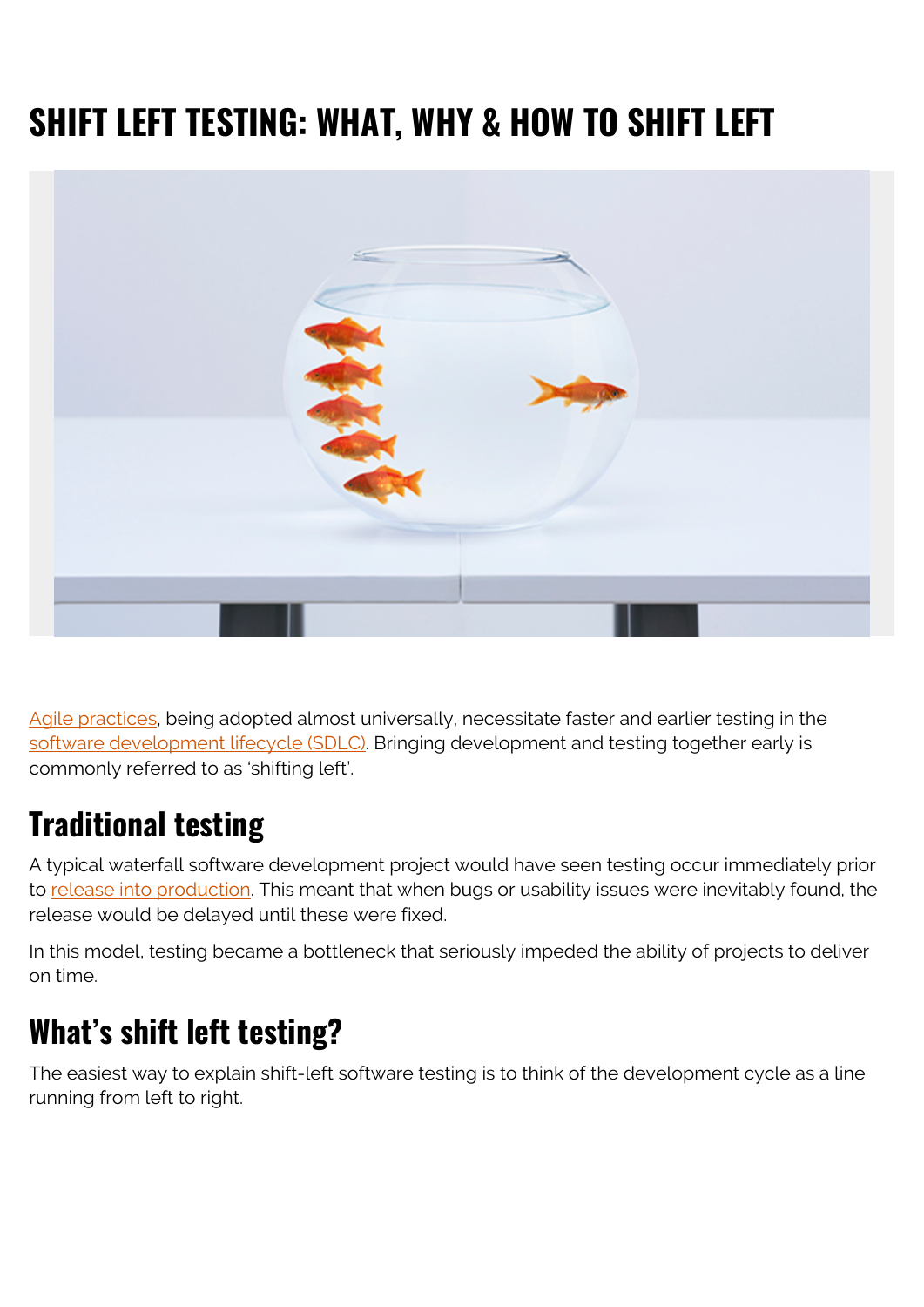

In the old model, testing only came into play on the far right of the line. Recognizing the bottleneck here, we now want to move the initiation of testing as far to the left as possible.



Requirement, Design, Development, Testing & Support

Shift Left is [a practice](https://blogs.bmc.com/blogs/practice-vs-process/)

intended to find and prevent defects early in the software delivery process. The idea is to improve quality by moving tasks to the left as early in the lifecycle as possible. Shift Left testing means testing earlier in the software development process.



## **Why Shift Left?**

In the traditional software development model, requirements are kept on the left side of the plan, and the delivery and testing requirements on the right. The problem is that these practices can't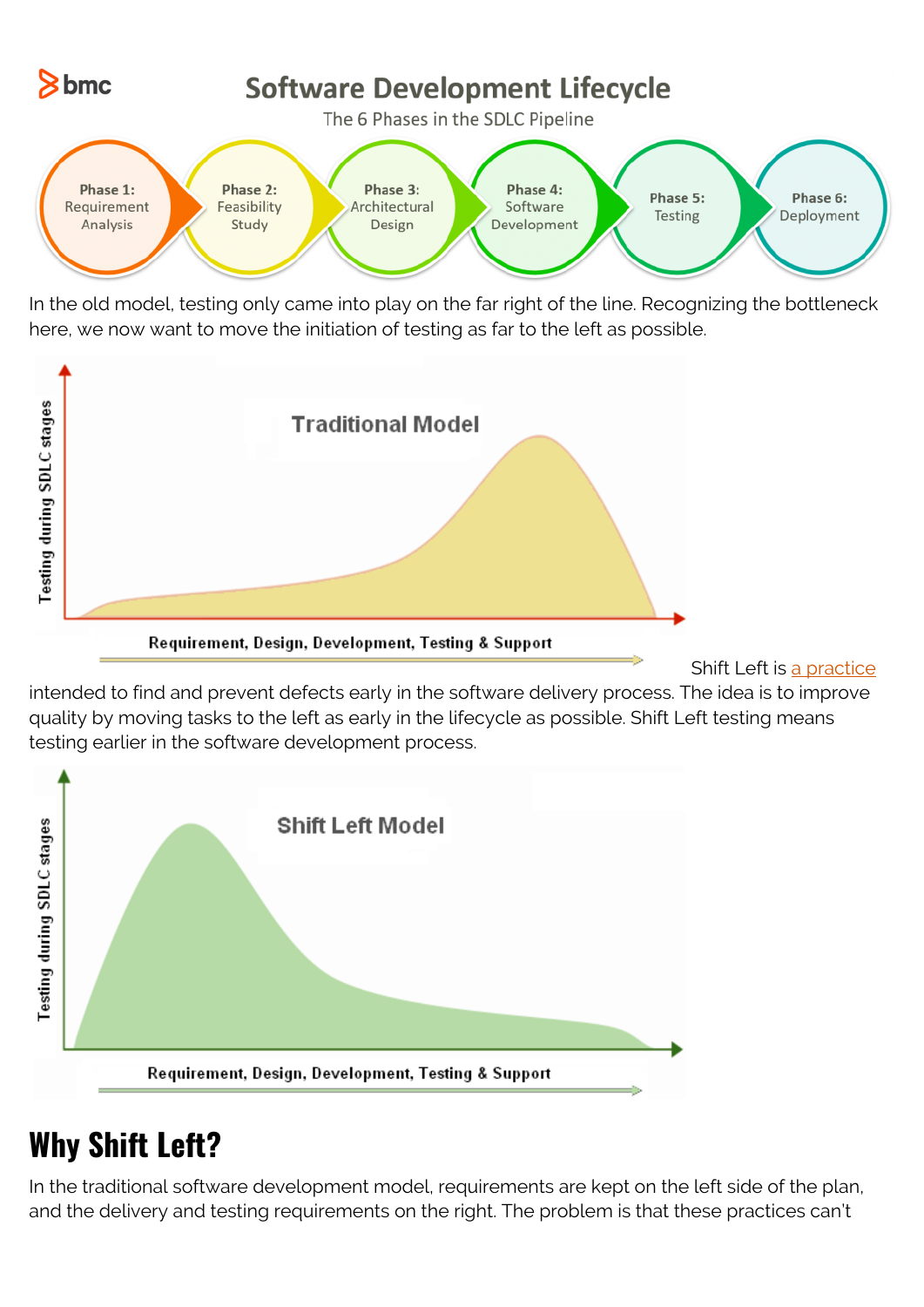handle changing expectations and requirements, resulting in negative outcomes for the business such as:

- Increased costs
- Increased time to market
- Unexpected errors

Cost alone is a very strong incentive for shifting your testing to the left. Estimates indicate that over half of all software defects could be identified during the requirements phase, with less than 10% emerging during the development phase of the lifecycle. The cost of resolving these defects works in reverse:

#### *A defect that is removed after the product has gone into product will cost around 100 times more than one that is identified and removed during the requirements phase.*

[Research](https://www.ibm.com/account/reg/us-en/signup?formid=urx-46992) from the Ponemon Institute, in 2017, found that if vulnerabilities get detected in the early development process, they may cost around \$80 on an average. But the same vulnerabilities may cost around \$7,600 to fix if detected after they have moved into production.



The Shift left approach emphasizes the need for developers to concentrate on quality from their earliest stage of a software build, rather than waiting for errors and bugs to be found late in the SDLC. Shifting left enables product teams perform daily tasks like:

- Testing
- Providing feedback
- Reviewing changes and progress

## **Is Shift Left always appropriate?**

A Shift Left testing approach may not always be able to deliver optimal performance and functioning in a real-world environment. In such situations, a Shift Right testing strategy may help to:

- Enhance customer experience
- Provide scope for implementation of test automation
- Ensure better test coverage

Shift Right initiates testing from the right, i.e., post-production. In this Shift Right practice, you'll test a completely built and functioning application to ensure performance and usability traits. Reviews and feedbacks from targeted users further help in enhancing the quality of the software.

An important characteristic of the Shift Right approach is a willingness to: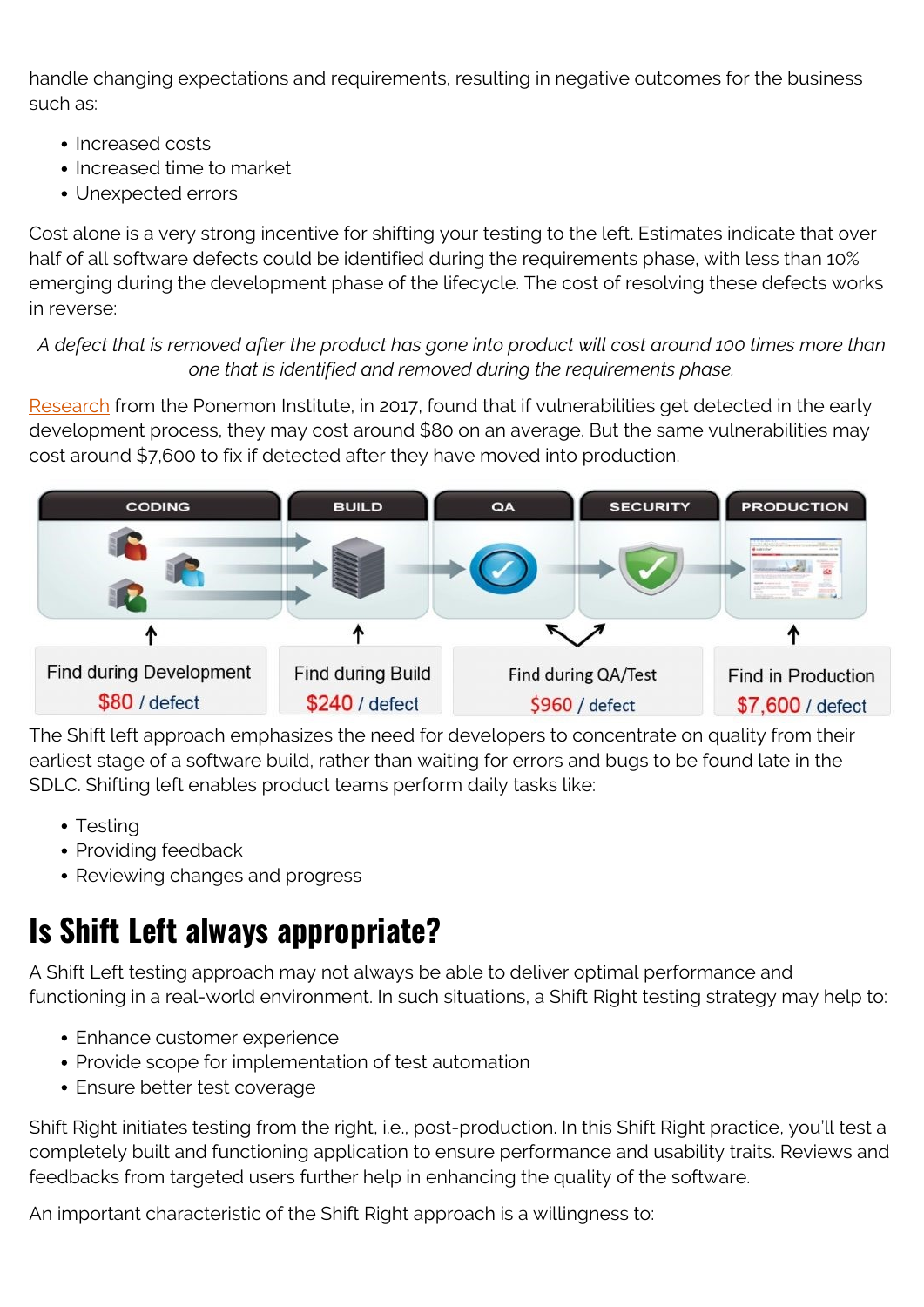- Validate a hypothesis by trying out new solutions
- Collaborate with customers to determine what is working (instead of working from assumptions)

Continuous feedback from users may help in responding better to software failures.

## **How to move to Shift Left**

There are some key strategies that will help you shift left with your software testing:

#### **Demand planning**

Test analysts will engage with business and operational stakeholders, providing a forward view of demand. Having this view enables you to—ahead of time—plan and finalize:

- The budget
- Resourcing
- Test strategies

Demand planning is an integral part of the shift left approach and provides a starting point for all other activities in the test lifecycle.

#### **Static testing**

Static testing is carried out in the early cycles of the project, and includes validation of requirements and design. The purpose of static testing is to find defects early in the life cycle that could prove to be very expensive to remove in the later phases of the project.

Use appropriate checklists to verify and validate requirements and design. Log defects into a defect management tool.

#### **Unified test strategy**

This is an overall, high level strategy for testing end-to-end—from unit testing through user acceptance testing (UAT), operational readiness testing (ORT), and post-deployment testing. The strategy will cover all phases of quality control, defining clear responsibilities.

A unified test strategy allows you to analyse dependencies on environments, stubs, automation, and test data—ensuring that the respective teams can fulfill the needs.

#### **Risk-based analysis**

Risk-based analysis is carried out to determine the impact and likelihood of failure for each test scenario. This approach is used for functional, non-functional and regression types of testing.

Once the test cases are established, decide the priority for the test cases based on the finished analysis. Discuss the impact of failure with the business analyst or designer. Determine the likelihood of failure from the development team.